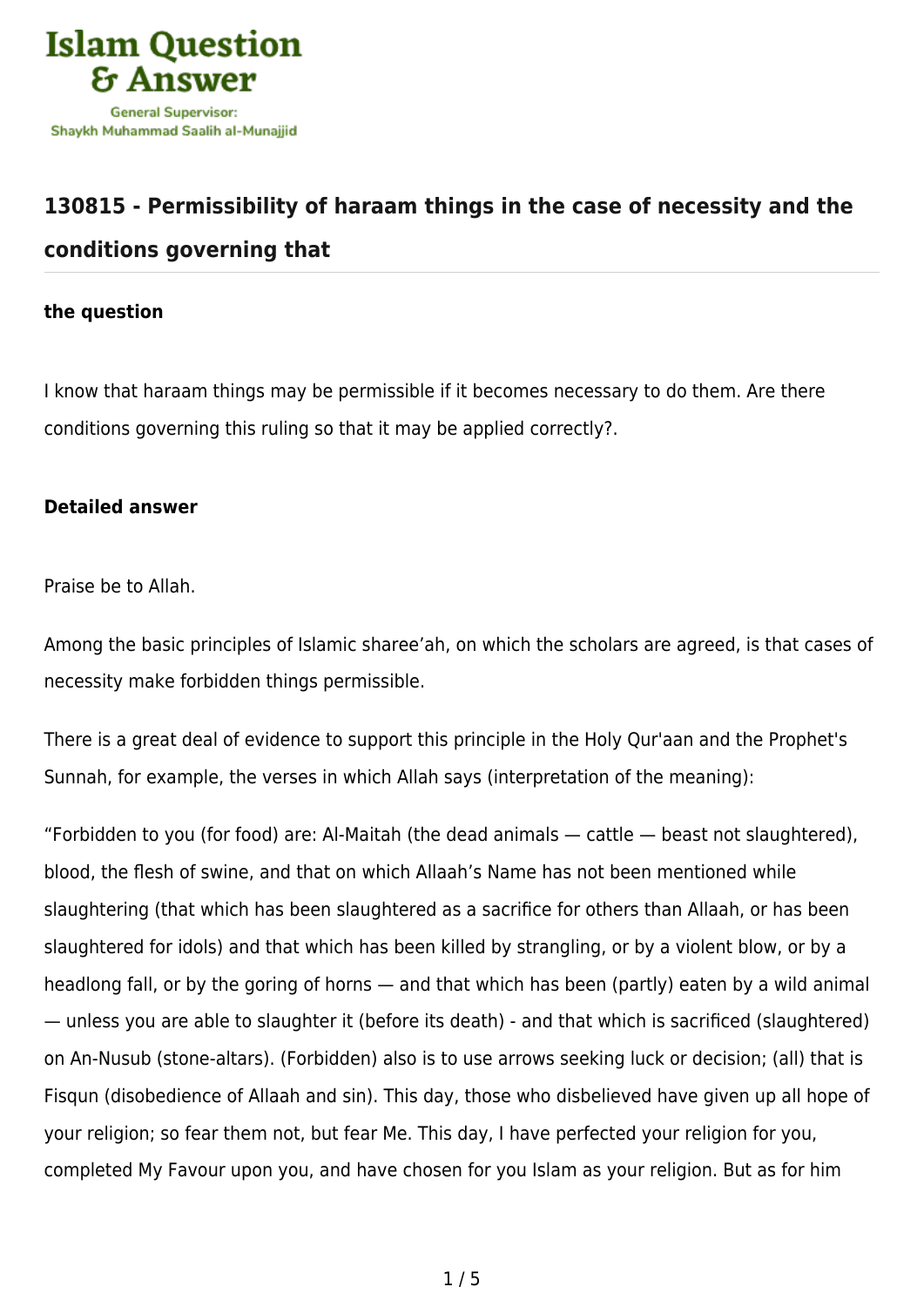

who is forced by severe hunger, with no inclination to sin (such can eat these above mentioned meats), then surely, Allaah is Oft-Forgiving, Most Merciful"

[al-Maa'idah 5:3]

"And why should you not eat of that (meat) on which Allaah's Name has been pronounced (at the time of slaughtering the animal), while He has explained to you in detail what is forbidden to you, except under compulsion of necessity?"

[al-An'am 6:119]

Examples of this principle include the following:

1.Eating dead meat for one who cannot find anything else and fears that he will die of hunger.

2.Speaking words of kufr when subjected to torture and force.

3.Warding off an aggressor even if that leads to killing him.

See: al-Ashya' wa'l-Nazaa'ir by Ibn Nujaym, p. 85

Necessity means cases in which a person will be harmed if he does not take the haraam option, in which the harm will effect the five essentials which are: religion, life, honour, reason and wealth.

With regard to the conditions of a haraam thing becoming permissible in the case of necessity, Shaykh Muhammad ibn 'Uthaymeen (may Allah have mercy on him) mentioned two conditions for that and he explained them in abundant detail with examples, as well as mentioning some objections and the response to them. Hence we will limit ourselves to quoting his words. He (may Allah have mercy on him) said:

This principle is one of the basic fiqhi principles which are indicated by sharee'ah: Everything that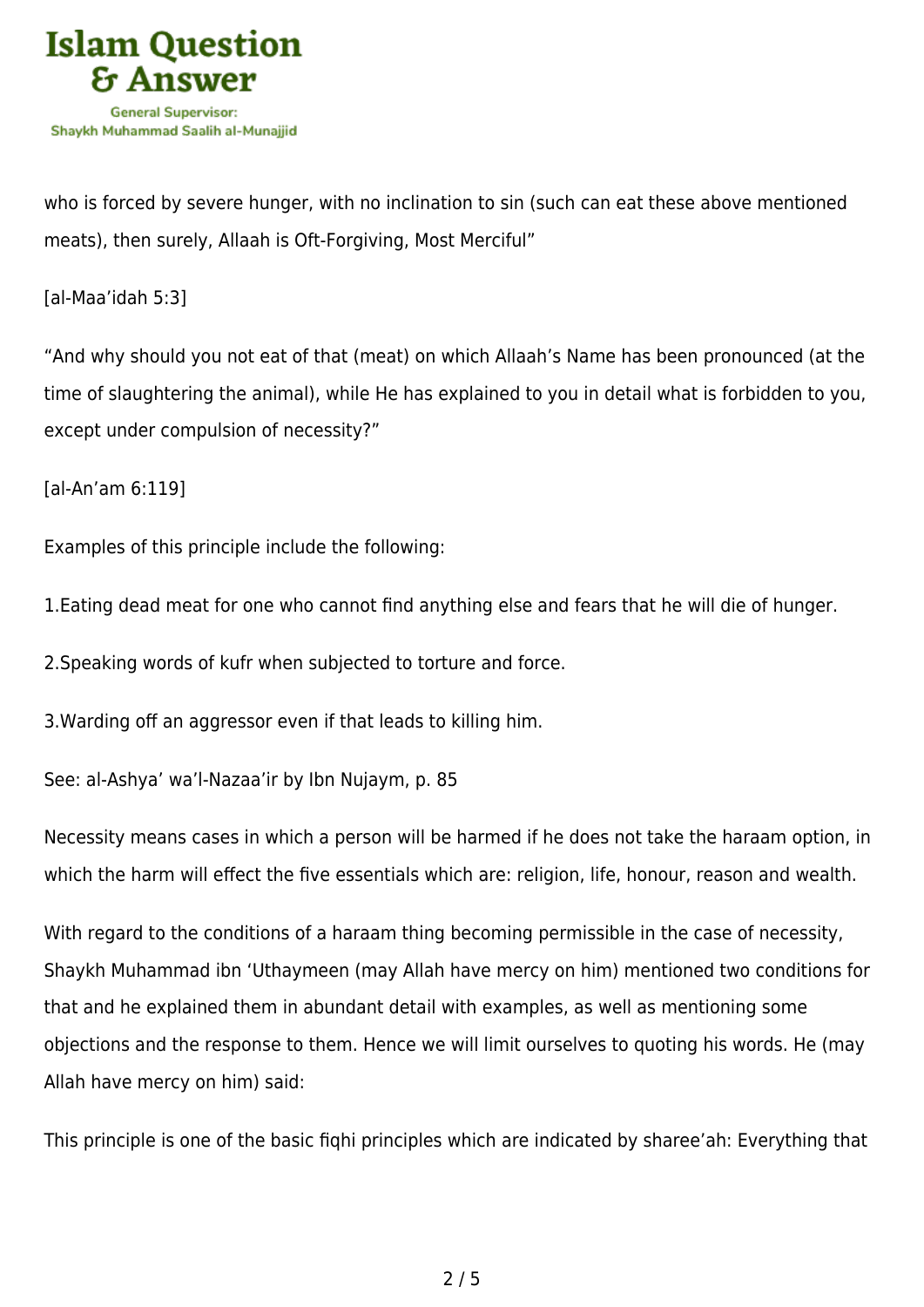

is forbidden becomes permissible in the case of necessity.

So what is forbidden becomes permissible in the case of necessity, but there are two conditions.

The first condition:

We should be compelled to do this specific haraam thing, meaning that we cannot find anything with which to meet that necessity except this haraam thing. If we can find something else, then it does not become permissible, even though it could meet our necessity.

The second condition:

The necessity should be met by that haraam thing; if that is not the case, then it remains haraam. If we are not certain whether it will meet the necessity or not, then it also remains haraam. That is because doing something haraam is definitely wrong and meeting necessity by means of it is something concerning which there is doubt, so we should not transgress by doing that which is definitely haraam for the sake of something concerning which there is doubt.

Hence the ruling varies concerning a starving man who cannot find anything but dead meat. In this case we say, Eat the dead meat. If he says that this is committing a haraam action, we say that it has become permissible because of necessity, because you have nothing else to eat apart from this and because if you eat it you will meet that necessity.

It was said to a man: If you drink alcohol, you will be cured of sickness. In this case we say: It is not permissible for you to drink alcohol even if you are told that it will heal you from sickness. Why is that?

Firstly, because there is no certainty that he will be healed by it; he may drink it and not be healed of sickness. We see many sick people taking beneficial medicines that they do not benefit from.

Secondly, the sick person may recover without any treatment, by putting his trust in Allah and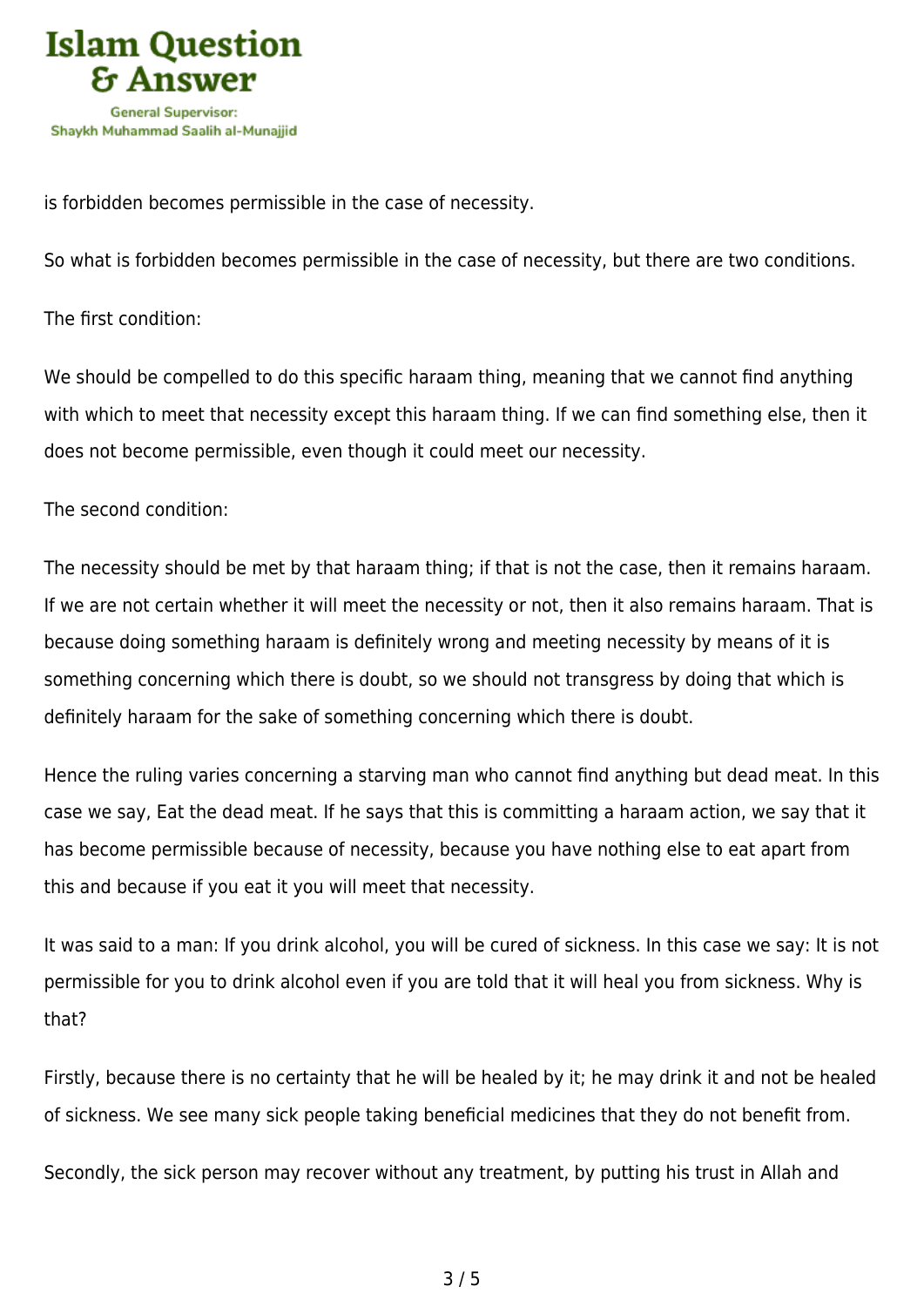

praying to Him, and by means of people's prayer (du'aa') for him and so on. This is from the point of view of reason.

From the point of view of evidence, it is narrated in a hadeeth from the Prophet (blessings and peace of Allah be upon him) that he said: "Allaah does not put your healing in that which He has forbidden to you." The rationale behind this hadeeth is clear, because Allah only forbade it to us because it is harmful to us, so how can that which is haraam be a healing and a remedy?

Hence it is haraam to use haraam things as treatment, as the scholars have stated, and it cannot be said that this is a case of necessity, as some people think.

If someone were to say that a person is choking and he has nothing except a cup of wine, so is it permissible for him to drink this cup to stop him choking?

The answer is yes, because the two conditions are met in this case. He is compelled to use this exact thing and we are certain that the necessity will be met by it, so we would say: Drink the wine. But once the choking has stopped, he should stop drinking.

If someone were to say that a man found some meat that had been slaughtered in the halaal manner and some meat from an animal that had died a natural death, can he eat the dead meat because he is forced to do so by necessity?

The answer is that he cannot do that, because the necessity can be met by something else, so it is not permissible because the first condition is not met.

If a person were to say, I am thirsty and I have nothing but a cup of wine; can I drink it?

The answer is no, as the scholars said, because this is not a case of necessity; rather it will only make him more thirsty, so there is no benefit in transgressing and doing something haraam, because necessity will not be warded off by it and the second condition is not fulfilled.